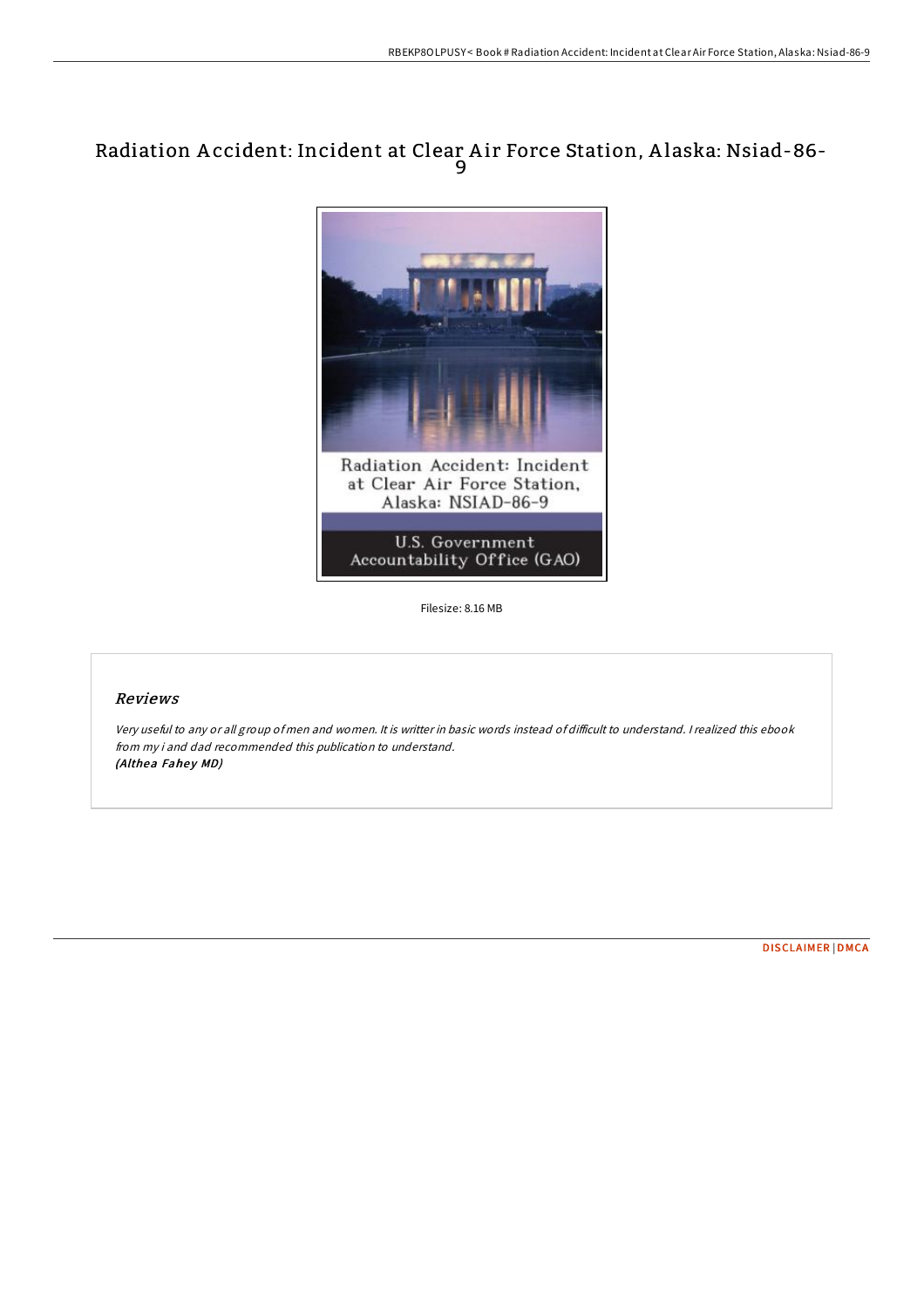### RADIATION ACCIDENT: INCIDENT AT CLEAR AIR FORCE STATION, ALASKA: NSIAD-86-9



BiblioGov. Paperback. Book Condition: New. This item is printed on demand. Paperback. 84 pages. Dimensions: 9.7in. x 7.4in. x 0.2in.Pursuant to a congressional request, GAO investigated the conduct of the Air Force and its contractor in responding to the 1983 radiation accident at Clear Air Station, Alaska, to determine whether: (1) the contractor fulfilled all the required services in compliance with the terms of the contract; (2) Air Force actions in administering the contract were beyond reproach; and (3) aFected employees have been aForded the best available medical evaluation, treatment, and follow-up they are entitled to under law. GAO noted that, according to Air Force and contractor investigation reports, the accident occurred because of the inadvertent actions of a contractor technician. Upon investigation, GAO found that: (1) the technicians action resulted in the workers exposure to radiation because the equipment was not laid out and operated as required by the contract; (2) contractor noncompliance with contract specifications and problems in contract management practices allowed the accident to go undetected for 8 minutes; (3) there was some delay in providing medical services to the victims immediately following the accident; and (4) the contractor reduced staFing in key control rooms below the minimum manning requirement. GAO also found that: (1) maintenance technicians on duty were not fully qualified to perform in their assigned positions; (2) the quality assurance evaluators (QAE) monitoring the contract were neither technically trained in radar operation nor had prior experience in procurement procedures or contract administration; and (3) although there was some delay in providing medical evaluations to the victims in the 24 hours following the accident, the victims have received extensive medical evaluations since the accident. This item ships from La Vergne,TN. Paperback.

 $\sqrt{p_{\rm D}}$ Read Radiation Accident: Incident at Clear Air Force Station, [Alaska:](http://almighty24.tech/radiation-accident-incident-at-clear-air-force-s.html) Nsiad-86-9 Online  $\blacktriangleright$ Download PDF Radiation Accident: Incident at Clear Air Force Station, [Alaska:](http://almighty24.tech/radiation-accident-incident-at-clear-air-force-s.html) Nsiad-86-9